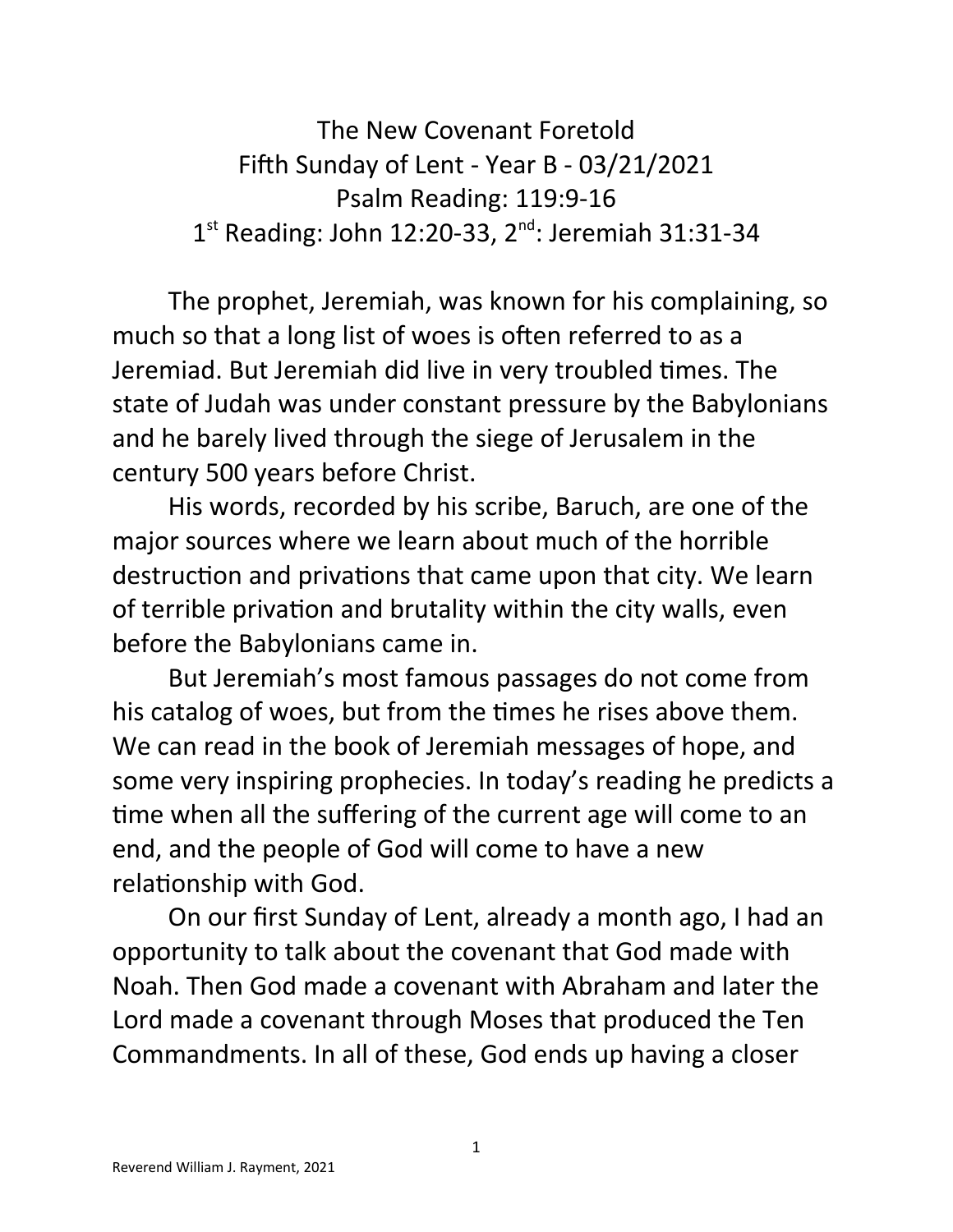and closer relationship with God's people and in every case, God is acting as savior to the people.

Noahic Covenant – Saved from Physical Destruction. (remnant) Abrahamic Covenant – Promises the spread of humanity. Ten Commandments – Saves us from each other. Rules for society (Old Testament) Testament = Covenant

*31 "The days are coming," declares the LORD,* 

Forward Looking

Not dwelling on the depressing events of the present. Hopeful message

God as a figure in History

The Bible as History – with God acting within it. *"I will make a new covenant with the people of Israel and with the people of Judah.*

God already has several covenants with the people.

Why does God need to make a new covenant?

Not about destroying the World because of sin. People keep sinning.

Not about Multiplication of a particular people.

This is limiting

These are imposed from the top

There is something missing in these covenants.

Jeremiah's Prophecy, speaking the words of God speaks directly to the problem with the commandments. Hes says: *32 It will not be like the covenant I made with their ancestors when I took them by the hand to lead them out of Egypt,*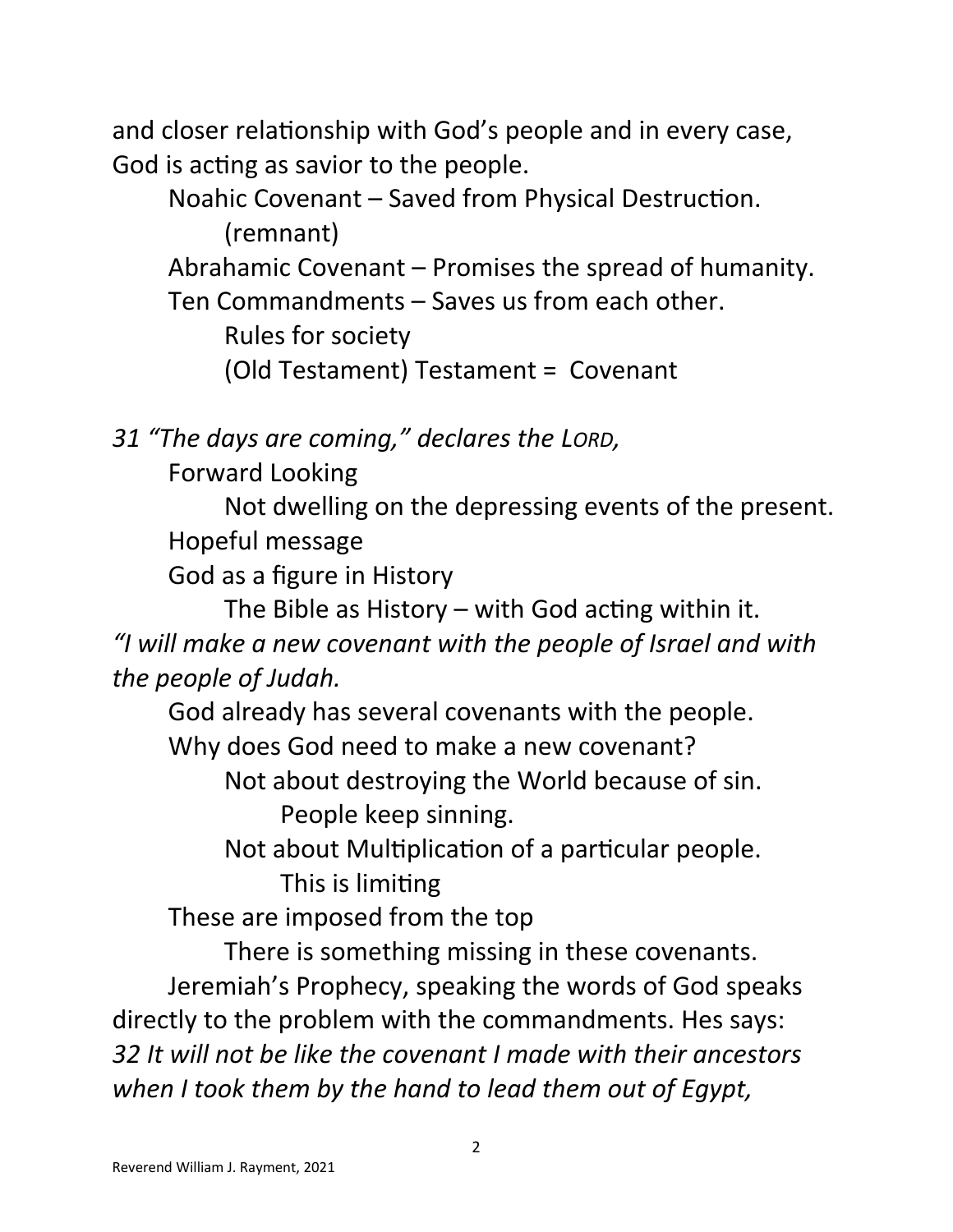The Ten Commandments are written in stone.

Permanent, Yes. But still missing something.

 *because they broke my covenant, though I was a husband to them," declares the LORD.*

Talking about the letter of the Law not the Spirit

The people could not seem to obey the rules.

Steeped in sin.

The Ten commandments became just words:

To have no other Gods

To not worship idols.

To not take the name of the Lord in vain

To keep the sabbath day holy

To Honor Parents

To not murder

No Adultery

No steeling

Not answer falsely

Not Covet

What do you notice about this list of rules? All but two are about no...no...no! Important nos but even honor thy parents can be reframed as "do not dishonor your parents", and the Third Commandment as "do not violate the Sabbath". All these commands are passive, not active. How do we act out such a faith? It is restraining not expansive. It is impersonal. The Lord wants a personal relationship with humanity, but through the Old Covenant, and the people's response to it, God just isn't feeling it!

*33 "This is the covenant I will make with the people of Israel*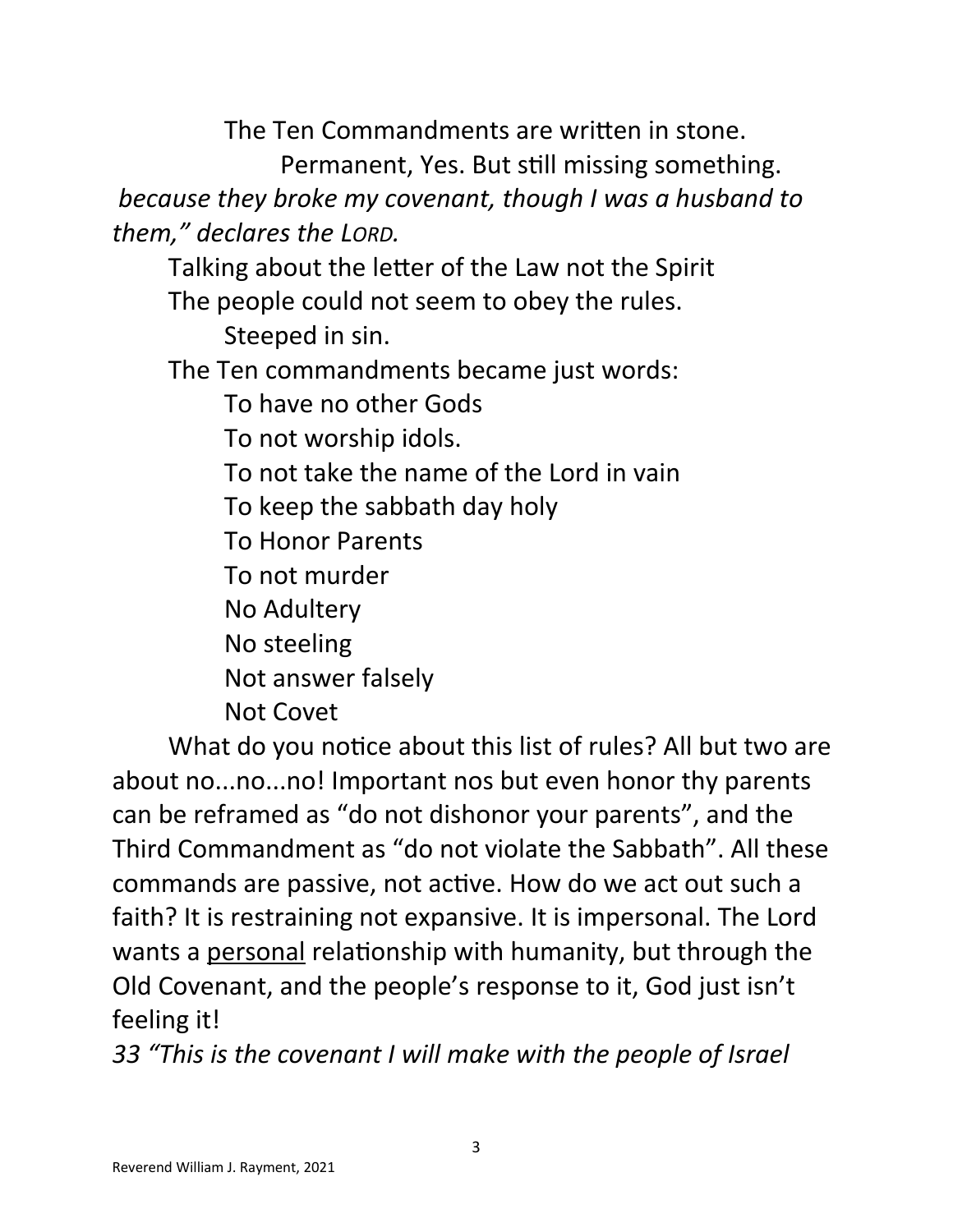*after that time," declares the LORD. "I will put my law in their minds and write it on their hearts.*

God is not tossing out the Old Testament. God's promises are always kept. But here is a new agreement!

Not just an agreement but a promise!

A promise that will create a personal relationship!

Because of the way God goes about the New Covenant it is not about crime and punishment. It is about the love of God, and our response to that love which is our own love for God.

Not that God could not have done this from the beginning, but humanity had to grow, through successive covenants into the possibilities of the New Covenant.

God says:

*I will be their God, and they will be my people!*

At the end of our reading, verse 34 God says:

*34 "No longer will they teach their neighbor, or say to one another, 'Know the LORD,' because they will all know me, from the least of them to the greatest," declares the LORD. "For I will forgive their wickedness and will remember their sins no more."*

So throughout this period of Lent, we are meant to recall our sinfulness, but also to remember that time before the New Covenant, when all was sin. As Paul notes in his letter to the Romans, we are convicted by the Old Testament (Rom. 6:23). For we weak humans it is impossible not to sin. If we were still living under that paradigm we would surely be condemned. Wasn't that what the Noahic Covenant was all about, wasn't it meant to be a solution for sin? It was the destruction of the world and yet it was not enough.